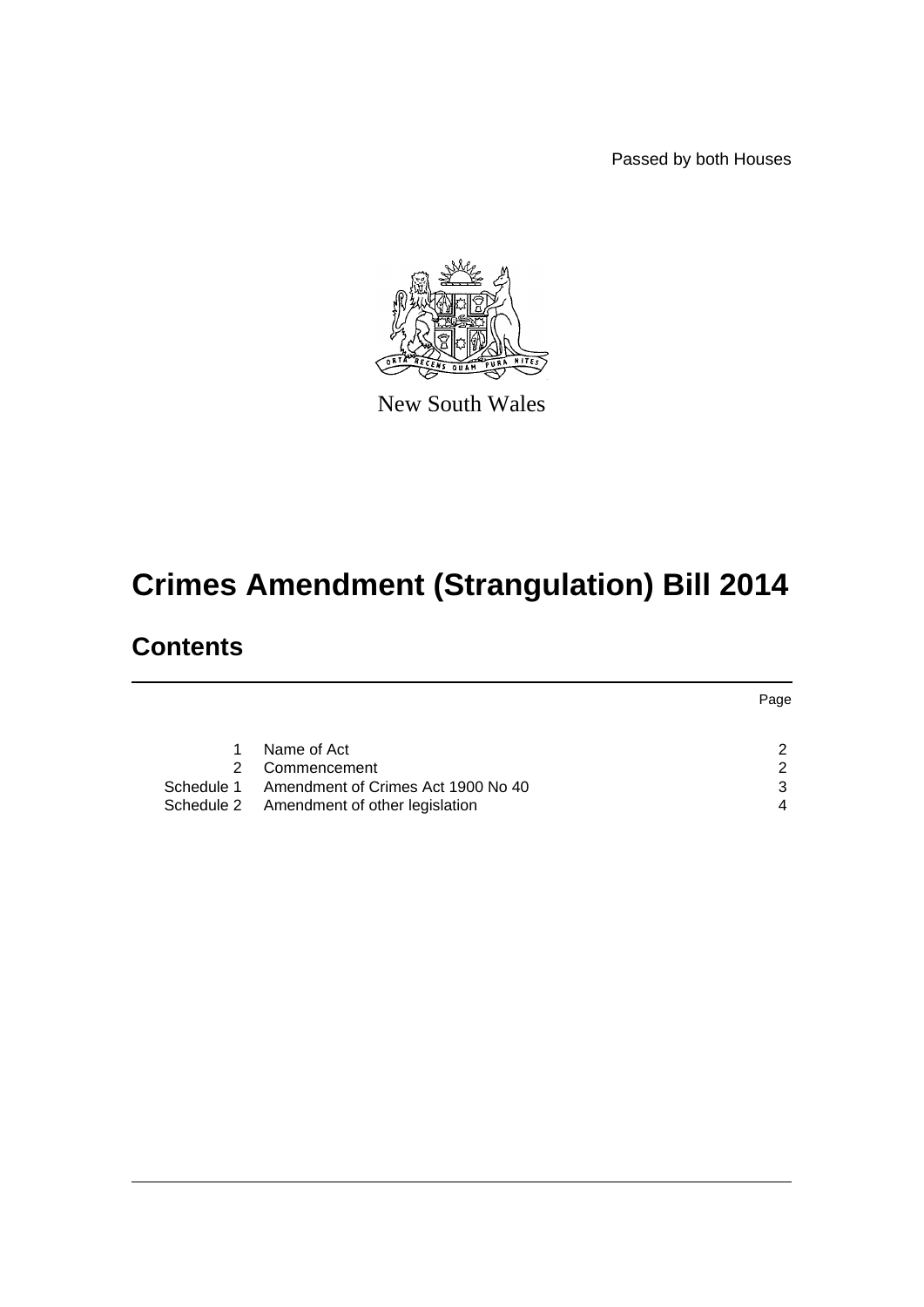*I certify that this public bill, which originated in the Legislative Assembly, has finally passed the Legislative Council and the Legislative Assembly of New South Wales.*

> *Clerk of the Legislative Assembly. Legislative Assembly, Sydney,* , 2014



New South Wales

# **Crimes Amendment (Strangulation) Bill 2014**

Act No , 2014

An Act to amend the *Crimes Act 1900* to make further provision for offences that involve choking, suffocation or strangulation; and for related purposes.

*I have examined this bill and find it to correspond in all respects with the bill as finally passed by both Houses.*

*Assistant Speaker of the Legislative Assembly.*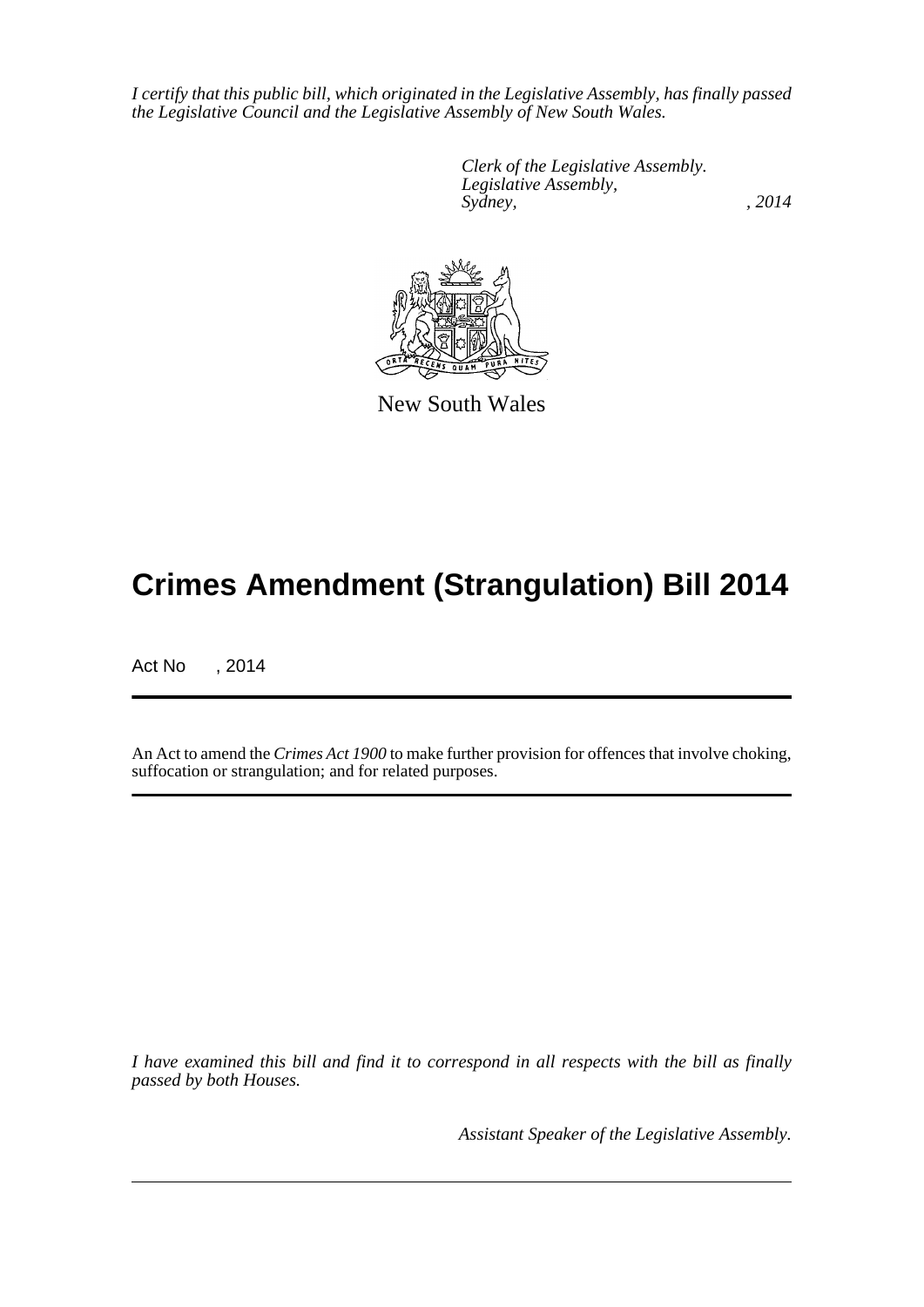## <span id="page-2-0"></span>**The Legislature of New South Wales enacts:**

#### **1 Name of Act**

This Act is the *Crimes Amendment (Strangulation) Act 2014*.

#### <span id="page-2-1"></span>**2 Commencement**

This Act commences on the date of assent to this Act.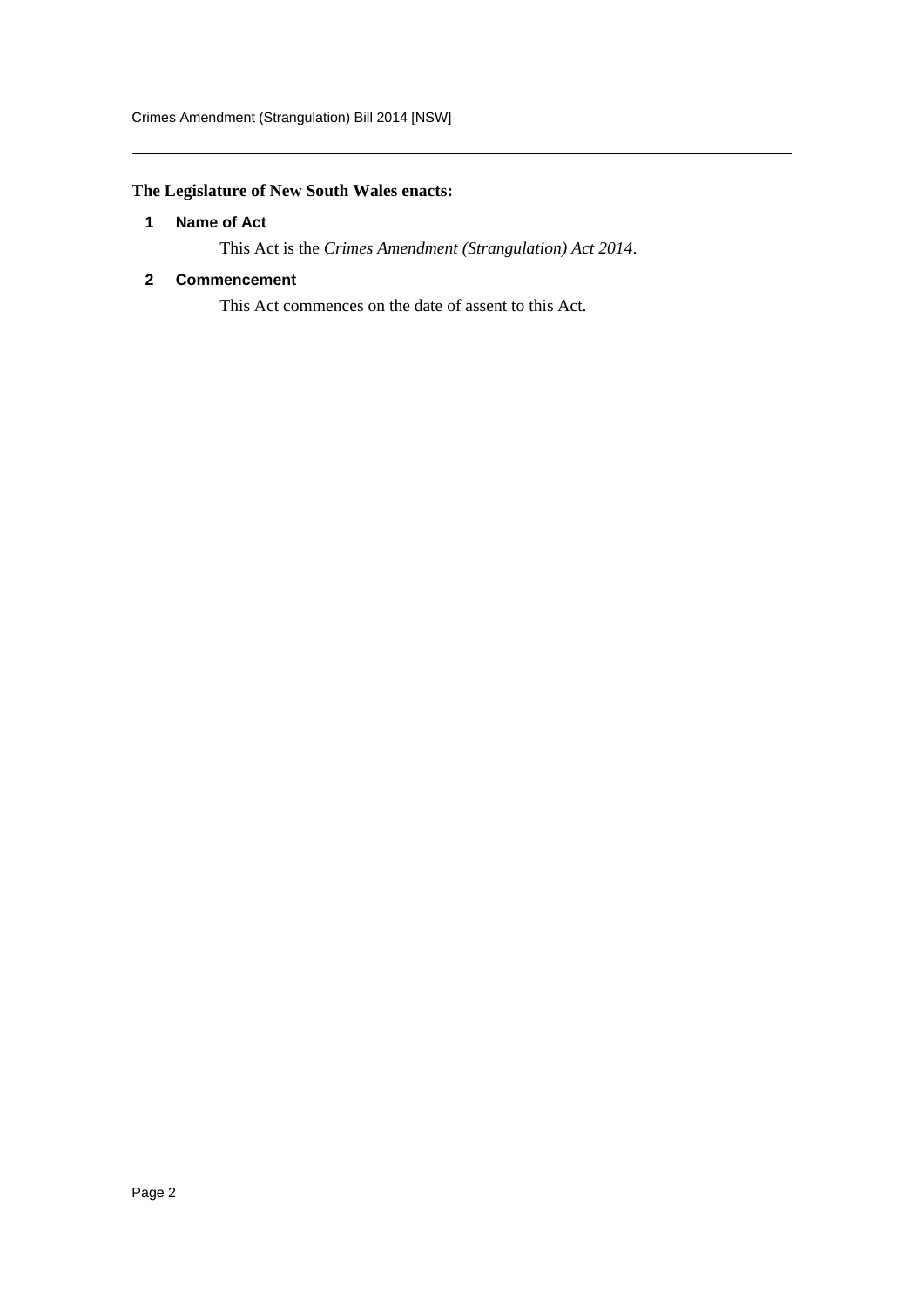# <span id="page-3-0"></span>**Schedule 1 Amendment of Crimes Act 1900 No 40**

#### **[1] Section 37**

Omit the section. Insert instead:

#### **37 Choking, suffocation and strangulation**

- (1) A person is guilty of an offence if the person:
	- (a) intentionally chokes, suffocates or strangles another person so as to render the other person unconscious, insensible or incapable of resistance, and
	- (b) is reckless as to rendering the other person unconscious, insensible or incapable of resistance.

Maximum penalty: imprisonment for 10 years.

- (2) A person is guilty of an offence if the person:
	- (a) chokes, suffocates or strangles another person so as to render the other person unconscious, insensible or incapable of resistance, and
	- (b) does so with the intention of enabling himself or herself to commit, or assisting any other person to commit, another indictable offence.

Maximum penalty: imprisonment for 25 years.

(3) In this section:

*another indictable offence* means an indictable offence other than an offence against this section.

#### **[2] Section 428B Offences of specific intent to which Part applies**

Omit the matter relating to section 37 from the Table to section 428B. Insert instead:

37 (2) Choking, suffocation or strangulation with intent to commit or assist in committing another indictable offence